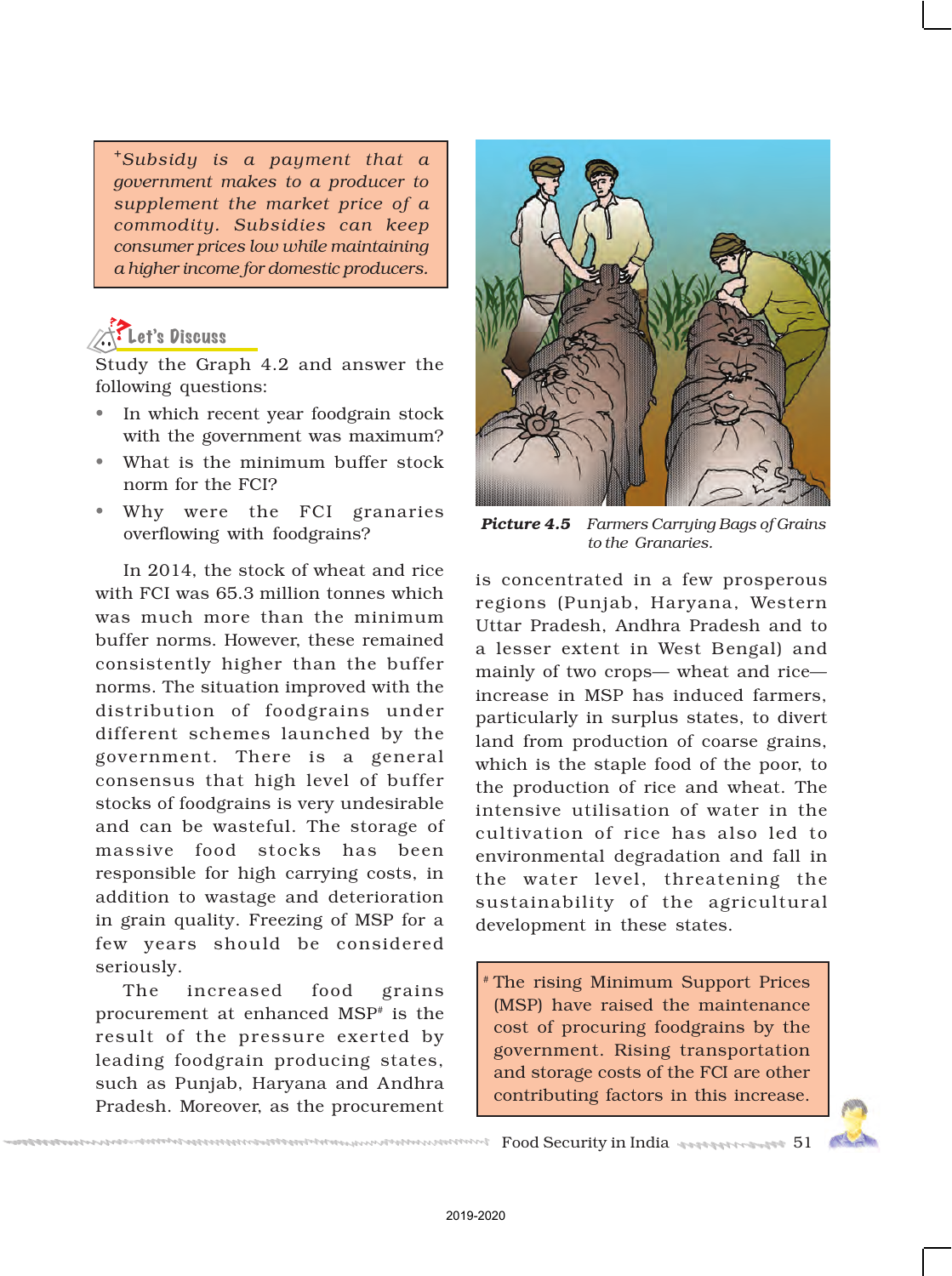As per the NSSO report No. 558 in rural India, the per person per month has declined from 6.38 Kg. in 2004-05 to 5.98 Kg in 2011-12. In urban India, the per person per month consumption of rice, too has declined from 4.71 Kg in 2004-05 to 4.19 Kg in 2011-12. Per Capita consumption of PDS rice has doubled in rural India and increased by 66% in urban India since 2004-05. The per Capita consumption of PDS wheat has doubled since 2004-05 in both rural and urban India.

PDS dealers are sometimes found resorting to malpractices like diverting the grains to open market to get better margin, selling poor quality grains at

ration shops, irreg shops, etc. It is comn shops regularly have quality grains left. This a big problem. When unable to sell, a foodgrains piles up w years, there is anot led to the decline of the family, poor and no card with a fixed qu rice, wheat, sugar  $\epsilon$ at the same low price three types of card prices that you see to large number of f

foodgrains from the ration shops subject to a fixed quota. These included low income families whose incomes were marginally higher than the below poverty line families. Now, with TPDS of three different prices, any family above the poverty line gets very little discount at the ration shop. The price for APL family

is almost as high as open market price, so there is little incentive for them to buy these items from the ration shop.

## Role of cooperatives in food security

The cooperatives are also playing an important role in food security in India especially in the southern and western parts of the country. The cooperative societies set up shops to sell low priced goods to poor people. For example, out of all fair price shops running in Tamil Nadu, around 94 per cent are being run by the cooperatives. In Delhi, Mother Dairy is making strides in provision of milk and vegetables to the consumers

> rate decided by Delhi. Amul is another of cooperatives in milk cts from Gujarat. It has the White Revolution in the country countries are a few examples cooperatives running in of the country ensuring of different sections

> aharashtra, Academy of Science (ADS) has work of NGOs for setting in different regions. ADS ng and capacity building food security for NGOs. e now slowly taking shape

in different parts of Maharashtra. ADS efforts to set up Grain Banks, to facilitate replication through other NGOs and to influence the Government's policy on food security are thus paying rich dividends. The ADS Grain Bank programme is acknowledged as a successful and innovative food security intervention.

52 Economics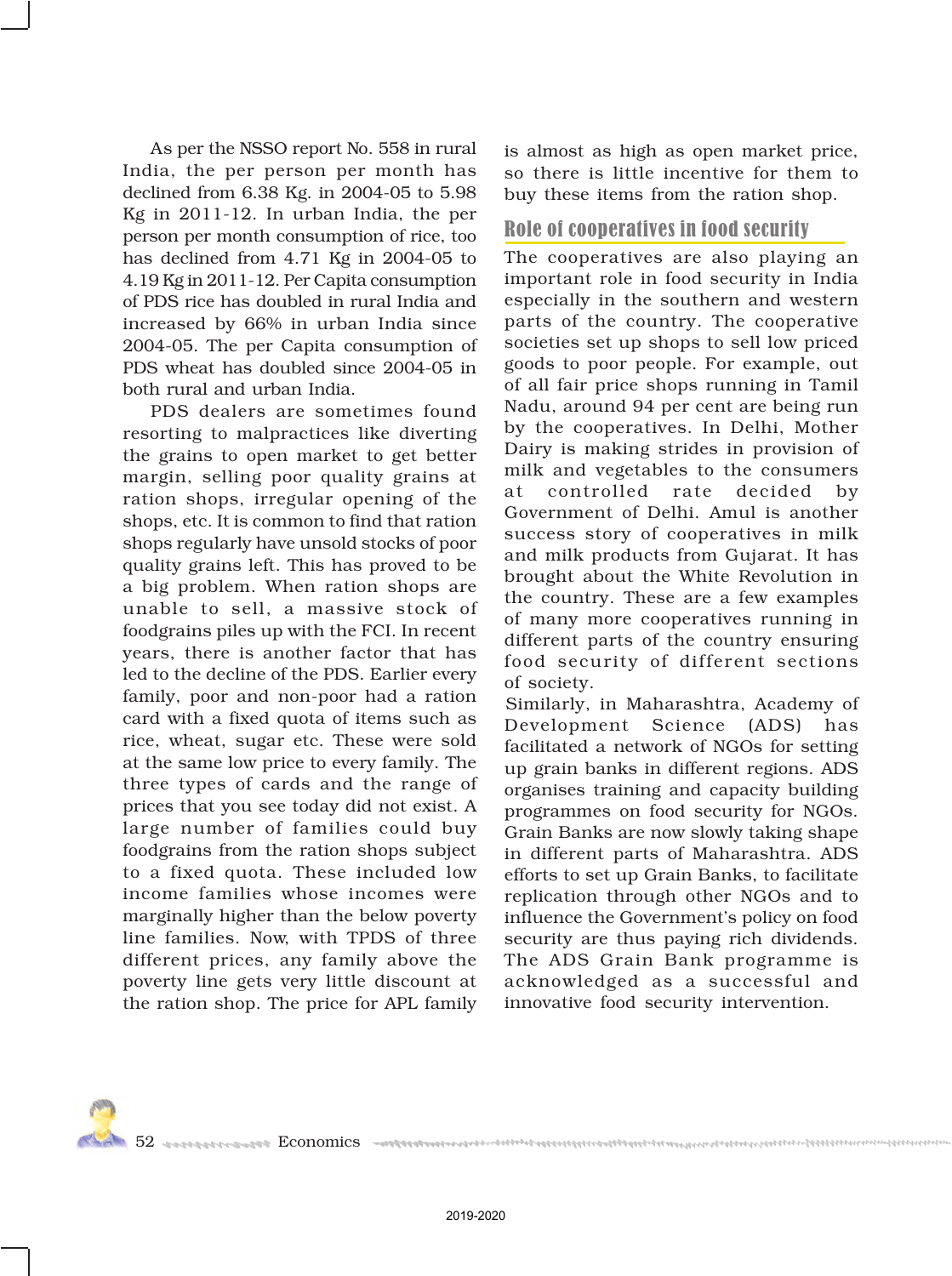

Food security of a nation is ensured if all of its citizens have enough nutritious food available, all persons have the capacity to buy food of acceptable quality and there is no barrier on access to food. The people living below the poverty line might be food insecure all the time while better off people might also turn food insecure due to calamity or disaster. Although a large section of people suffer from food and nutrition insecurity in India, the worst affected groups are landless or land poor households in rural areas and people employed in ill paid occupations and casual labourers engaged in seasonal activities in the urban areas. The food insecure people are disproportionately large in some regions of the country, such as economically backward states with high incidence of poverty, tribal and remote areas, regions more prone to natural disasters etc. To ensure availability of food to all sections of the society the Indian government carefully designed food security system, which is composed of two components: (a) buffer stock and (b) public distribution system. In addition to PDS, various poverty alleviation programmes were also started which comprised a component of food security. Some of these programmes are: Integrated Child Development Services (ICDS); Food-for-Work (FFW); Mid-Day Meals; Antyodaya Anna Yojana (AAY) etc. In addition to the role of the government in ensuring food security, there are various cooperatives and NGOs also working intensively towards this direction.



- 1. How is food security ensured in India?
- 2. Which are the people more prone to food insecurity?
- 3. Which states are more food insecure in India?
- 4. Do you believe that green revolution has made India self-sufficient in food grains? How?
- 5. A section of people in India are still without food. Explain?
- 6. What happens to the supply of food when there is a disaster or a calamity?
- 7. Differentiate between seasonal hunger and chronic hunger?
- 8. What has our government done to provide food security to the poor? Discuss any two schemes launched by the government?
- 9. Why buffer stock is created by the government?
- 10. Write notes on:
	- (a) Minimum support price
	- (b) Buffer stock
	- (c) Issue price
	- (d) Fair price shops
- 11. What are the problems of the functioning of ration shops?
- 12. Write a note on the role of cooperatives in providing food and related items.

Food Security in India 444444444544444445